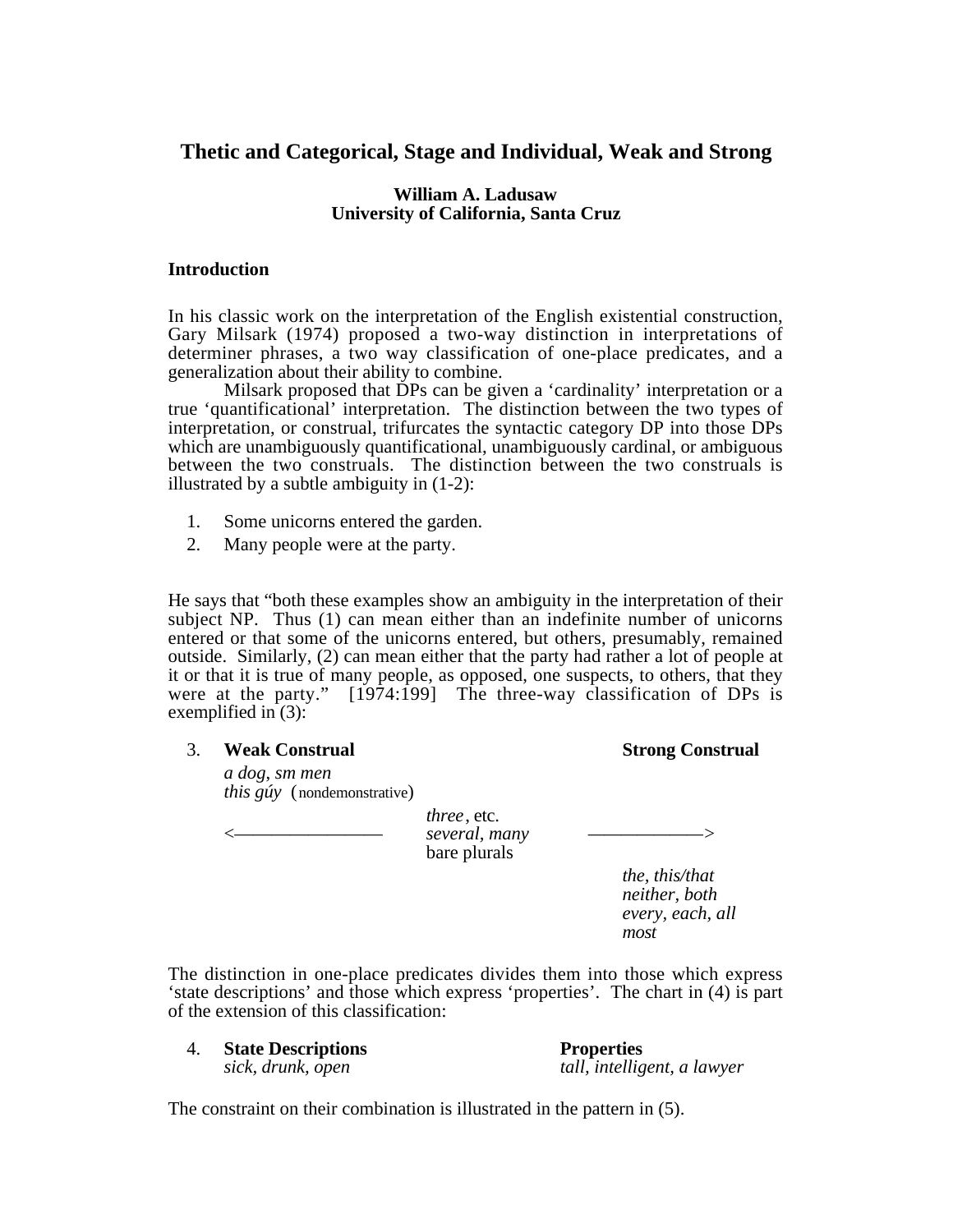| 5.a The man is sick  | (Strong + State Description) |
|----------------------|------------------------------|
| b The man is tall    | $\text{(Strong + Property)}$ |
| .c Sm men are sick   | $(Weak + State Description)$ |
| $d$ *Sm men are tall | $(Weak + Property)$          |
|                      |                              |

Milsark's Generalization concerns the explanation of (5d):

6. **Milsark's Generalization:** Properties may only be predicated of Strong NPs. (= Individual level predicates must have strong subjects.)

The terminology which has become standard since Carlson (1977) for the distinction among predicates is, of course, stage-level predicate and individuallevel predicate for 'state-descriptive' and 'property' respectively. The reanalysis of the strong and weak distinction as a division in types of generalized quantifiers was enshrined by Barwise and Cooper (1980).

This much is ancient history. The questions of interest have been:

- 7.a How can we give a definition of the individual/stage level distinction?
- .b What is the distinction between weak and strong construals?
- .c Why should Milsark's generalization be true?

To these three questions, I want to add two more:

- .d Why are some DPs necessarily weak?
- .e Which is the interesting case, (5c) or (5d)?

That is, is it more interesting that weak readings are possible with stage-level predicates, or that strong readings are necessary with individual-level predicates?

These questions are taken up by Kratzer (1989) and Diesing (1992). Kratzer proposed to define stage-level predicates as those whose meanings contain a bindable spatio-temporal or event variable. From this characterization, a number of traditional tests for the distinction can be interpreted as owing to the success or failure to bind that variable. Diesing builds upon this definition with a series of assumptions from which Milsark's generalization is supposed to follow. As I understand the proposal, its derivation is as in (8):

- 8. Diesing's Derivation of Milsark's Generalization
- a. Weak readings of indefinites are the result of existential closure; strong readings involve quantificational operators.
- b. VP is the domain of existential closure.
- c. The 'subject' role of a predicate is projected VP internally.
- d. Individual-level predicates only occur under 'transitive' INFL; stage-level predicates (can) occur under 'unaccusative' INFL.
- e. Subjects of raising predicates optionally reconstruct; subjects of control predicates cannot reconstruct.
- f. Therefore subjects of Individual-level predicates are subjects of a control predicate (the transitive INFL).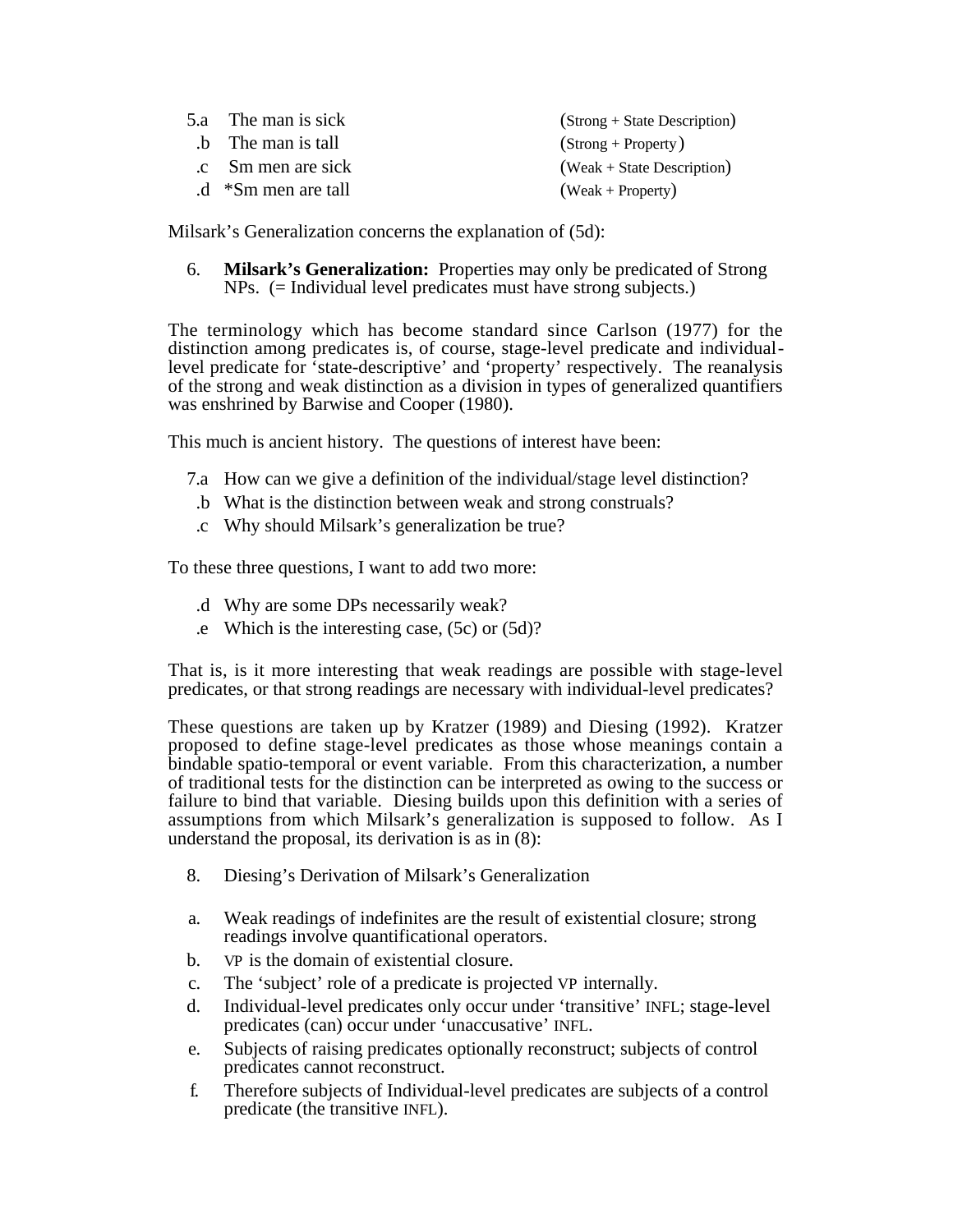- g. Therefore Subjects of ILPs cannot reconstruct.
- h. Therefore Subjects of ILPs cannot be given weak construals.

The last point is presumably equivalent to Milsark's generalization.

### **Kuroda's Hypothesis**

In a series of papers beginning with (1972) and most recently (1992), Yuki Kuroda has defended the relevance of a distinction in 'judgment forms' which goes back to the philosophy of Franz Brentano (1874, 1924) and its application in grammatical theory by his student Anton Marty. To quote Kuroda  $(1972:154)$ :

"This theory assumes, unlike either traditional or modern logic, that there are two different fundamental types of judgments, the categorical and the thetic. Of these, only the former conforms to the traditional paradigm of subject-predicate, while the latter represents simply the recognition or rejection of material of a judgment. Moreover, the categorical judgment is assumed to consist of two separate acts, one the act of recognition of that which is to be made the subject, and the other, the act of affirming or denying what is expressed by the predicate about the subject. With this analysis in mind, the thetic and the categorical judgments are also called the simple and the double judgments (*Einfache Urteil* and *Doppelurteil*).

The most important part of this view for our immediate purpose is that there are two different judgment forms, one of which has a "presupposed" subject in the sense that a precondition for making the judgment is that 'the mind of the judger must be directed first to an individual, before the predicate can be connected to it'.

Kuroda's most compelling argument for the relevance of this distinction comes from his analysis of Japanese topicalizing *wa* as a marker of the logical Subject of a categorical judgment. The analysis can be illustrated by considering the translation of 'the cat is sleeping there' into Japanese as either (9) or (10), which differ only in the postposition on the (determinerless) NP *neko*.

|     | neko ga asoko de nemutte iru | (Thetic)      |
|-----|------------------------------|---------------|
|     | the/a cat there sleeping is  |               |
| 10. | neko wa asoko de nemutte iru | (Categorical) |
|     | the cat there sleeping is    |               |

These two sentences reflect the difference in judgment type. (9) expresses a thetic judgment; it would be used to report perception of a situation in which a/the cat is sleeping in a certain place. It simply affirms the existence of an eventuality of a certain type. (10) might be used to describe the same situation, but in an essentially different way. As a categorical judgment it draws attention first to the cat, and then says of the cat that it is sleeping there. Correlated with this difference is the fact that in (10), the bare noun marked by *wa* cannot be taken as a nonspecific indefinite cat; it must be a particular cat. This follows from the presuppositional nature of the subject of a categorical judgment; the cat must be presented *qua* individual before the property of sleeping there can be attributed to it.

It is a short step from this discussion to see a parallel between the elimination of the possibility of the nonspecific construal of *neko* in (10) and the anomaly in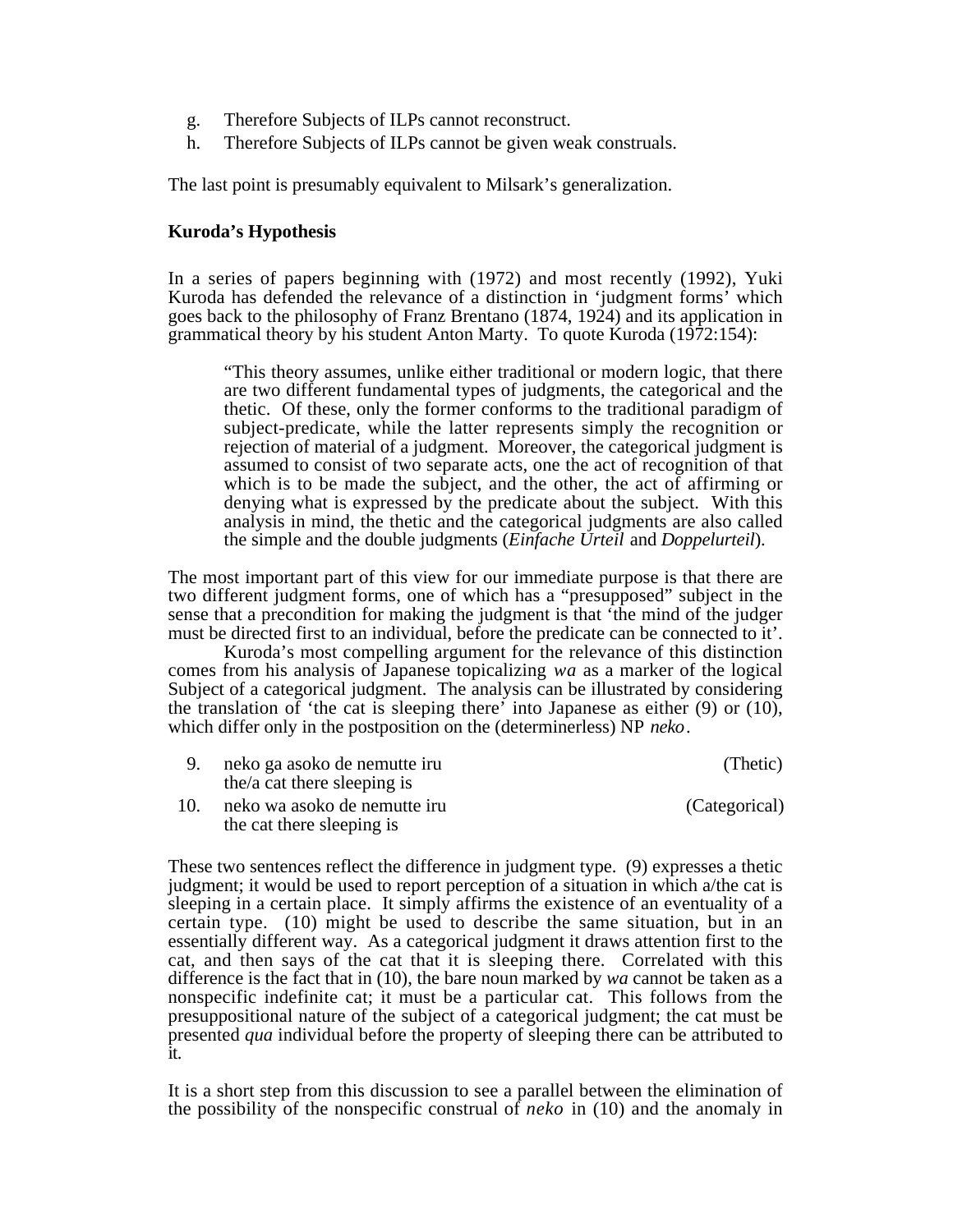(5d), and to see the subtle ambiguity in (1-2) as reflecting the same kind of difference between judgment forms.

It raises the question of whether there is a derivation of Milsark's generalization directly from the assumptions involved in the ontology underyling the thetic categorical distinction. It is the goal of this paper to explore such a derivation.

Consider how it would go:

- 11. Derivation of Milsark's Generalization (First version)
	- a. ILPs must be predicates in Categorical Judgments.
	- b. The subject of a categorical judgment cannot be a nonspecific indefinite, its reference is "presupposed".
	- c. Strong construals are the result of this "presupposition".
	- d. Therefore, the subject of an ILP must have a strong construal.

(11d) is Milsark's generalization. So to the extent to which (11a-c) can be justified in terms of this type of ontology, there is a derivation of the interaction between strong construals and individual-level predicates.

### **More Brentano**

Brentano saw his task as giving a classification of cognitive acts. He categorized such 'thoughts' into three main groups: presentations, judgments, and love. By this unexpected latter term, he meant affectual attitudes.

The notion of 'presentation' in his system is both fundamental and difficult to grasp. Its essence is the idea that a cognitive agent can have a presentation of an object without it being the presentation of any particular object. One can entertain presentations of objects which do not nor could not have any real existence, like unicorns, golden mountains, and I suppose round squares. Achieving a presentation of something is the first step toward the other two types of acts, of which judgments concern us most.

Judgments (and affectual attitudes or reactions) come in contrary pairs of affirmation and denial, the two modes of judgment. The basis for a judgment is a simple or compound presentation, so the root of the thetic/categorical distinction is in the definition of possible bases for judgments.

The basis for a thetic judgment is a presentation of an object: an entity or eventuality. An affirmation of such a presentation commits the judger to the existence of something which satisfies the presentation; a denial by contrast expresses a negative existence judgment.

The basis for a categorical judgment is compound: first a presentation which is clarified into a particular object satisfying the description, and then a property to be affirmed or denied of the object.

Despite the conceptualist foundation of this system, I think we can model it with some familiar objects. Let us equate the notion of a presentation of an object for a description of an object. A description is something which can be satisfied by an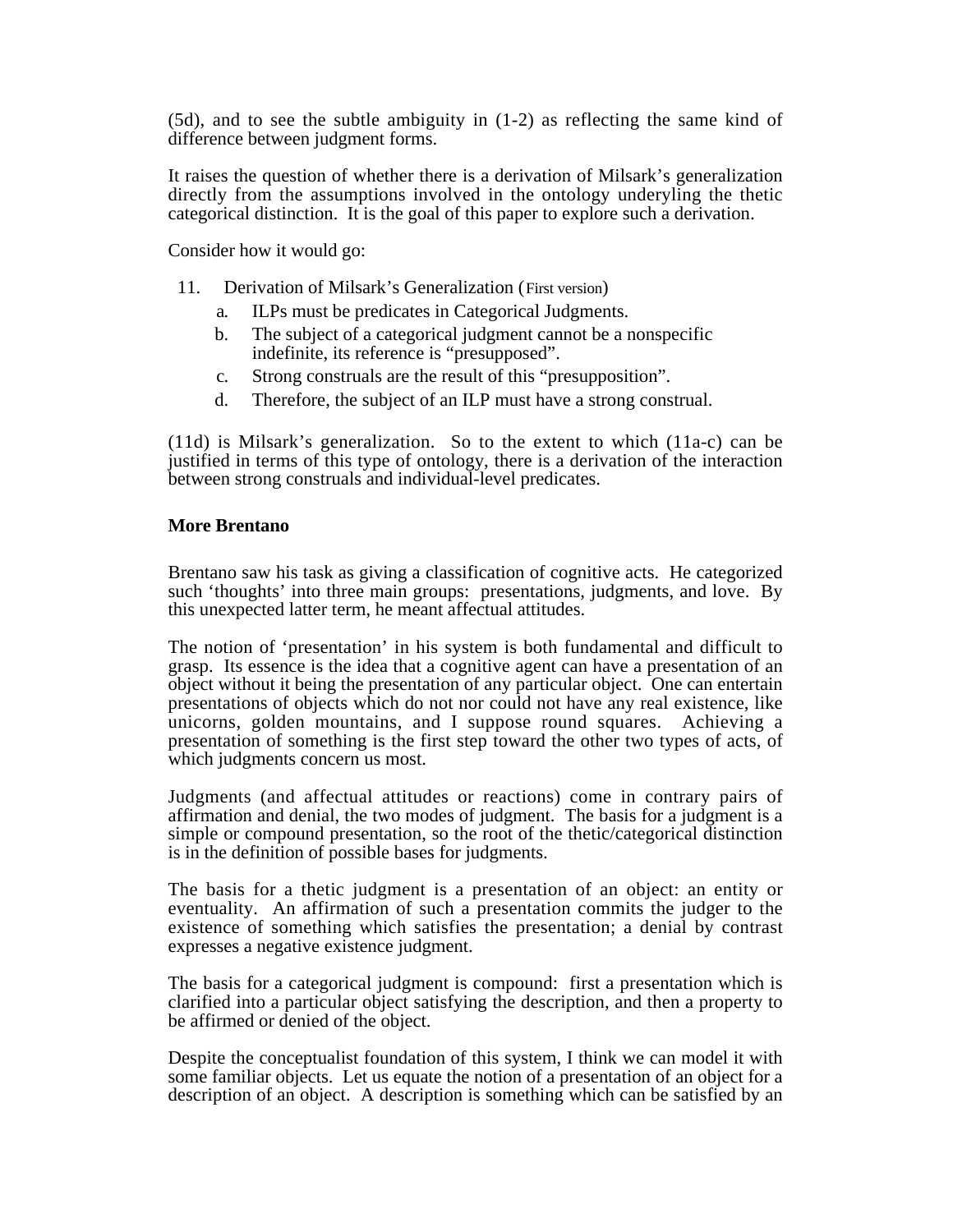object. Take object to range over both individuals and eventualities, and we have two sorts of descriptions: descriptions of an individual and descriptions of an eventuality. Properties we can take as basic, but crucially not as descriptions of an individual or an eventuality. The modified ontology then is summarized in  $(12)$ :

12. Modified Brentanan Ontology objects: individuals, eventualities descriptions of individuals and descriptions of eventualities properties

The assumptions about the forms of judgment can be summarized in (13):

- 13. Judgment structure
	- a. Basis for a thetic judgment: a description
	- b. Basis for a categorical judgment: an object and a property.
	- c. A thetic judgment is an affirmation or denial of the description in the basis. (Existential commitment)
	- d. A categorical judgment is an affirmation or denial of the basis property to the object in the basis. (Predication)

Note that (13c) and (13d) contain a theory of negation which recognizes both a relational and a unary notion of negative mode of judgment. The utility of this distinction has been argued for eloquently in precisely the same tradition by Horn 1989, which put me onto this line of thinking.

We are almost ready to revisit the derivation of Milsark's generalization. What is missing suggests another borrowing from Brentano. If (9) and one reading of (1-2) are thetic judgments, they contain a single description in their basis. What is that description? It is the description of an eventuality of a cat sleeping there or unicorns entering a garden or a group of people being at a party. But that description is itself a composition of a parameterized eventuality description with various individual descriptions.

Hence we must assume that the theory of argument saturation can work on two levels, either by restricting a parameter in an eventuality description with another description or specifying an object as the value of the parameter.

In Brentano's view of the existential commitment of a thetic judgment, only one description is affirmed. In (9), only the existence of the eventuality is affirmed, but commitment to that description will indirectly, *obliquely* in his translator's terms, commit the judger to the existence of the cat. But the cat has a much fuzzier existence in the thetic judgment than it does in the categorical version, where it is presented and affirmed directly, first of all, before moving on to the predication. In this way, Brentano's view of the thetic mode of judgment nicely represents the effects of unselective existential closure over the description, giving priority to one object, while obliquely entailing the existence of subparts of the complex object.

These assumptions also call our attention to the weak and strong distinction again, suggesting that the essence of a weak construal is interpretation as a description. Descriptions cannot combine with nondescriptions. So if weak construals are descriptions, then the impossibility of combining them directly with properties follows.

But this view fractures Milsark's, and Barwise and Cooper's, cut of weak vs strong. Though the definite descriptions are in their terms strong, they must,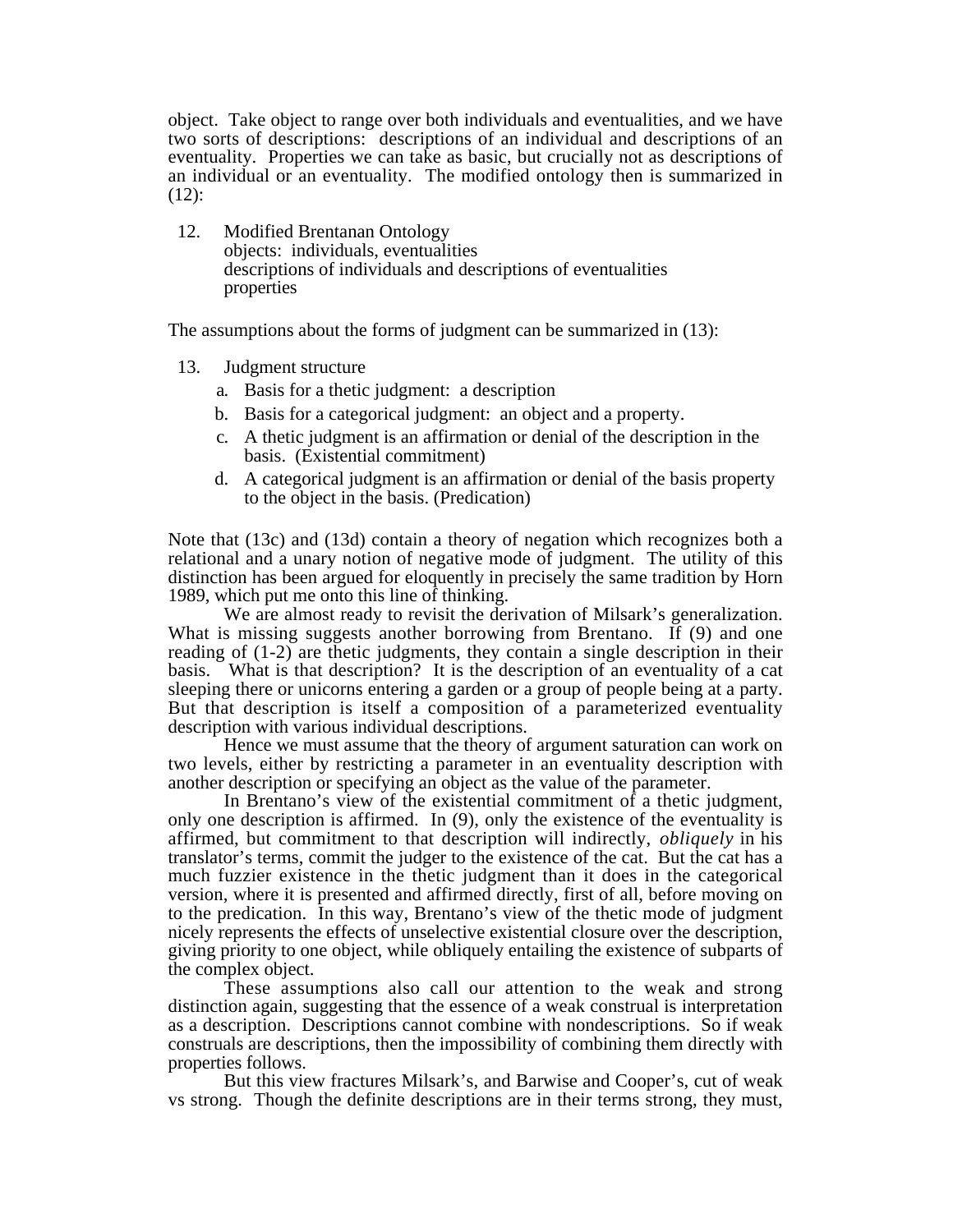however, on the view given here count as descriptions of objects which can specify the parameters of complex descriptions. So these strongly construed phrases are not banned from inclusion in the basis of a thetic judgment. The quantificational ones are another matter, and we will turn to them shortly.

But first let us return to the attempt to derive Milsark's generalization from this analysis:

- 11. Derivation of Milsark's Generalization (Second Try)
	- a. Properties cannot be the basis of a thetic judgment, only part of the basis of a Categorical Judgment.
	- b. The subject of the basis of a categorical judgment must be an object, not a description of an object.
	- c. Strong construals are either object denoting or quantificational.
	- d. Therefore, the subject of an ILP must have a strong construal.

We have cleaned up the derivation a bit, but highlighted the question of how general propositions are to be analyzed. Before turning to this, there are some loose ends and connections to be acknowledged.

### **Some loose ends and connections**

One loose end is, how is it possible to have a categorical judgment whose basis contains a description? That is, how is (10), with the material which can combine to form the basis of a thetic judgment to be factored into an individual and a property? I assume that it is possible to freely derive properties from a thetic judgment by abstraction. That the judgment form is independent of the syntactic notion of subject is made clear by Kuroda's discussion of the result of *wa* marking on a non subject, as in (15):

15. neko wa inu ga oikakete iru the cat  $\vert$  the/a dog is chasing The cat is being chased by a dog.

He says, taking certain liberties with examples and example numbers, (1972:167) "The judgment represented by (10) is based on the thetic judgment represented by (9); the syntactic subject *inu* is made the subject of that categorical judgment. Now the syntactic subject is not the only constituent that can be made the subject of a categorical judgment.  $[\dots]$  in (15)] one may have a categorical judgment based on [a] thetic judgment but setting [the object] *neko* as the subject.

I take the idea that properties can be abstracted from thetic judgments to be the mechanism which allows descriptions to provide the predicate of a categorical judgment. The derived property is the property of being a participant in an eventuality of that description.

The analysis laid out here does not contain much which is startlingly novel. Most, if not all, of the distinctions drawn here are part of standard situation semantics: the separation of polarity values out in the specification of the description of a state of affairs, the restriction approach to argument 'saturation', and (catephorically) the importance of the spatiotemporal parameter in certain states of affairs. Drawing out those connections here would take me beyond the time and preparation for this talk.†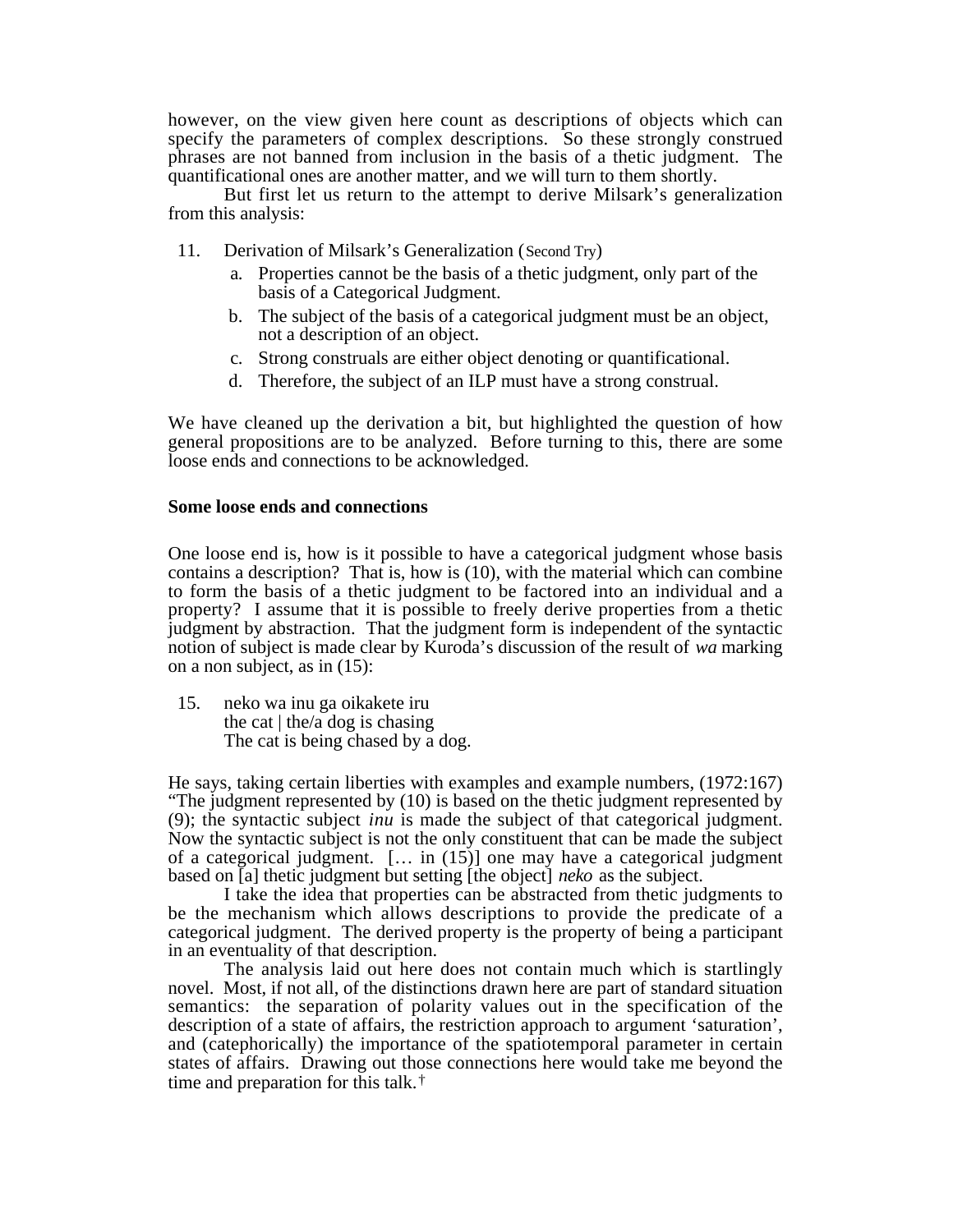Returning to the Kratzer-Diesing derivation of Milsark's generalization, we can see what I have laid out here as a proposal for interpreting the abstract INFL structures postulated by Diesing's analysis. Taking the points in turn, the weak readings of indefinites are the result of oblique existential closure due to the thetic mode of judgment. If in the languages that she is describing the category VP is crucially the domain of existential closure, it means that thetic judgments draw their basis from material analyzed as originating in the VP. Individual level predicates are not descriptions (and here the role of the Kratzer definition in terms of the presence of an eventuality argument is clear), so they cannot be the basis of a thetic judgment. There is a direct analogy between the unary nature of a thetic basis and hence mode of judgment and the binary nature of the basis and mode of a categorical judgment. The possibility of derived properties means that stagelevel predicates can occur in categorical judgments (i.e. 'under transitive INFL') as well. Reconstruction is simply an artifact of the assumptions about the syntaxsemantics interface. But the derivation of the conclusion seems quite parallel. Hence the literature on the categorical and thetic judgments, and particularly Kuroda's work, is relevant reading for those interested in expanding her account or in the line of analysis of Bowers 1993.

I have not gone into the derivation of the correlated effects in existentials, because I have nothing to say beyond what McNally 1992 says. She bases her analysis on the notion that the existential construction involves the affirmation or denial of a description in the pivot position and makes a case for dividing the Barwisian-Cooperian category of strong DPs in the way that has been forced on us here.

#### **Quantificational Readings Revisited**

So in the remaining time let I will turn to matters of extension and address first the analysis of quantificationally strong DPs.

Brentano suggests that the thetic/categorical distinction ought to run through the domain of quantificational propositions as well. As Kuroda points out, the details of that analysis are motivated by other than descriptive considerations and his proposals should not be imported into the current situation. As far as I know, the binding operator analysis of generalized quantifiers or the higher-order relational interpretation of quantificational determiners could be imported into this view. What I want to do here is sketch an analysis, without arguing for it now, of another possibility created by the notion of 'mode of judgment' in this analysis.

As described here, the algebra of the two modes of judgment is the simplest boolean structure: two dual values of negation and affirmation. But we might consider expanding this algebra further to include the modes corresponding to quantificational determiners. If we did this, an obvious analogy between the tripartite structure of quantificational operator representations and the tripartite (including the mode of judgment) nature of a categorical judgment springs to mind. The analogy would match the restriction of a quantificational operator with the subject of the categorical judgment and the nuclear scope, properly abstracted over the variable to be bound with the predicate of the judgment.

Now what do we know about the subject of a categorical judgment? It is presupposed, in the sense that 'the mind is directed first to the object which is the subject, and then the predicate is affirmed or denied of the subject.' Now restrictions of quantificational operators are known for their presuppositional nature. They are presupposed to be non-empty in the usual case; the domain of quantification is defined first and then the elements of the domain are subjected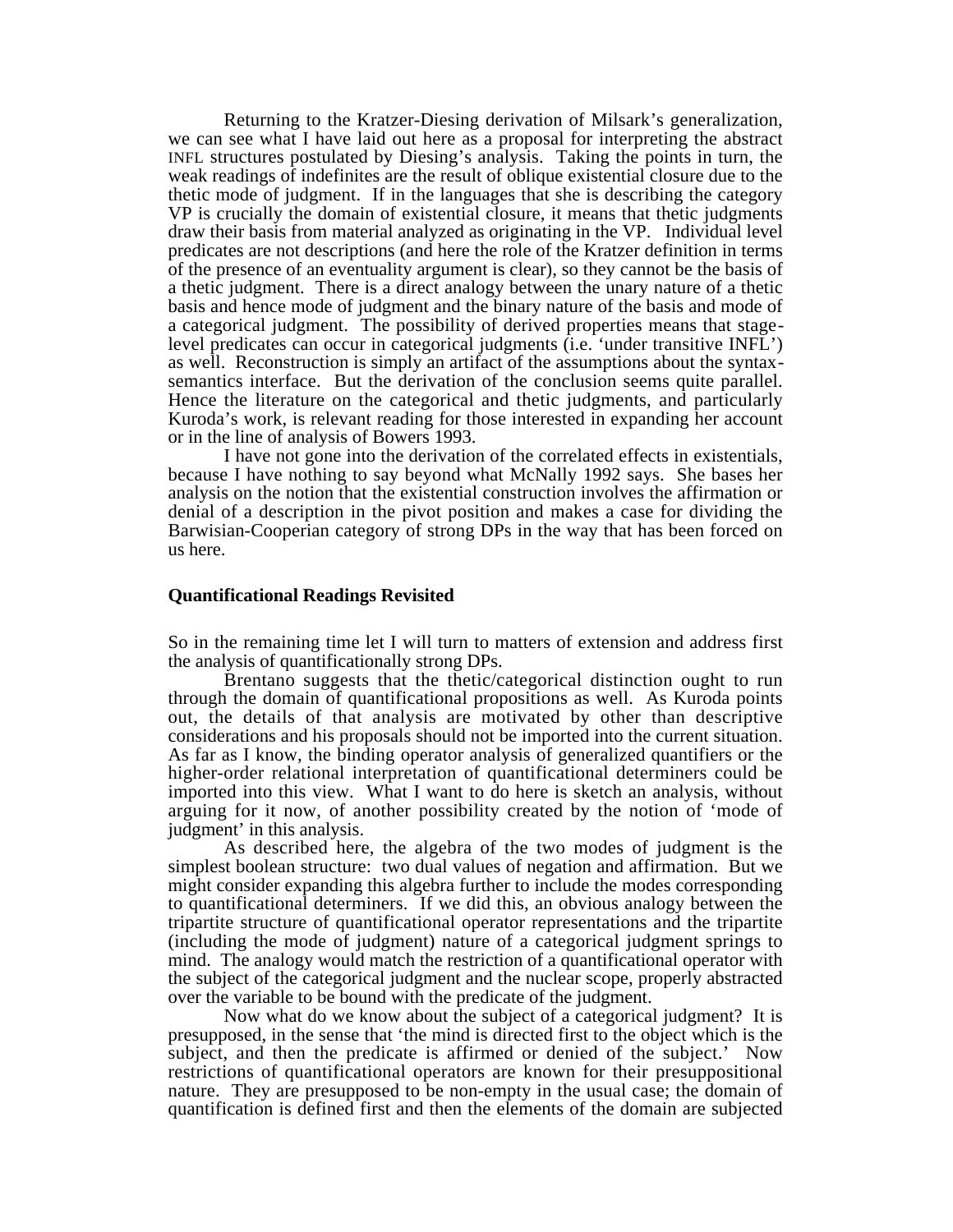individually to the nuclear scope and checked for satisfaction. This has a pleasing parallel with the description of a categorical judgment and reminds us again that it is the direct successor to Aristotle's categorical analysis of quantification.

Certain determiners, particularly the proportional ones, are essentially relational. But not all are. The weak determiners are equivalent to predicates on sets. There is no necessity in treating them as essentially relational, though no barrier to that analysis either.

But if we imagine generalizing the notion 'mode of judgment' here, we are led to ask whether there would be thetic quantificational sentences as well. How would they differ from categorical quantificational sentences? They would show none of the presuppositional effects in their restrictions that are due to the presuppositional nature of the subject of a categorical judgment. Can we test this conjecture out?

I think we can, though I can offer only two suggestions, one autobiographical. I got into this state from concerns that arose in my analysis of negative concord within the theory of indefinites. I proposed at this conference two years ago an analysis in which negative concord terms were treated as indefinites roofed in the nuclear scope of an abstract negation operator associated with the head of the clause, a feature of INFL. In LF-movement based analyses of negative concord, such as Laka (1990) and Zanuttini (1991), a similar approach is taken but the assumption is that the negative concord terms move into the specifier of a negative operator. Identifying the specifier of a negative head with the restriction of a negative operator, I realized that these potentially represented two different approaches to negative concord, one which claimed the negative concord was essentially quantificational and the terms represented the restriction of the operator (the LF movement account) and a non-quantificational account (mine) in which the terms were just weakly construed descriptions in the scope of the abstract negative operator.

Of course the laws of quantifier negation render the two approaches truthconditionally equivalent. So I had to go in search of a probe which would distinguish the two positions. And I found the presuppositional nature of the restriction of a quantificational operator. What is at issue is the semantic analysis of a sentence like (16), even in standard English.

16. Nobody left

Should this be taken as a quantificational claim, presuming that there are people and claiming of that set of people that none of them left? Having trained myself to spot the subtle difference between categorical and thetic judgments, however, I convinced myself that while it could be taken that way, it needn't. I can imagine perceiving a situation in which nothing much happens. In particular, no exitings occur. And then I could use (16) to describe that situation. It sounds like the way you describe the use of a sentence expressing a thetic judgment to me. But consider the sentences in (17)-(19).

- 17. Most people left
- 18. Each person left
- 19. Three people left

The determiner *most* is essentially relational, and so we know that (17) must express a categorical judgment. And indeed it seems that you cannot use (17) without presupposing a particular set of people about which you are making the claim that most left. (18) contains the distributive universal *each* and the same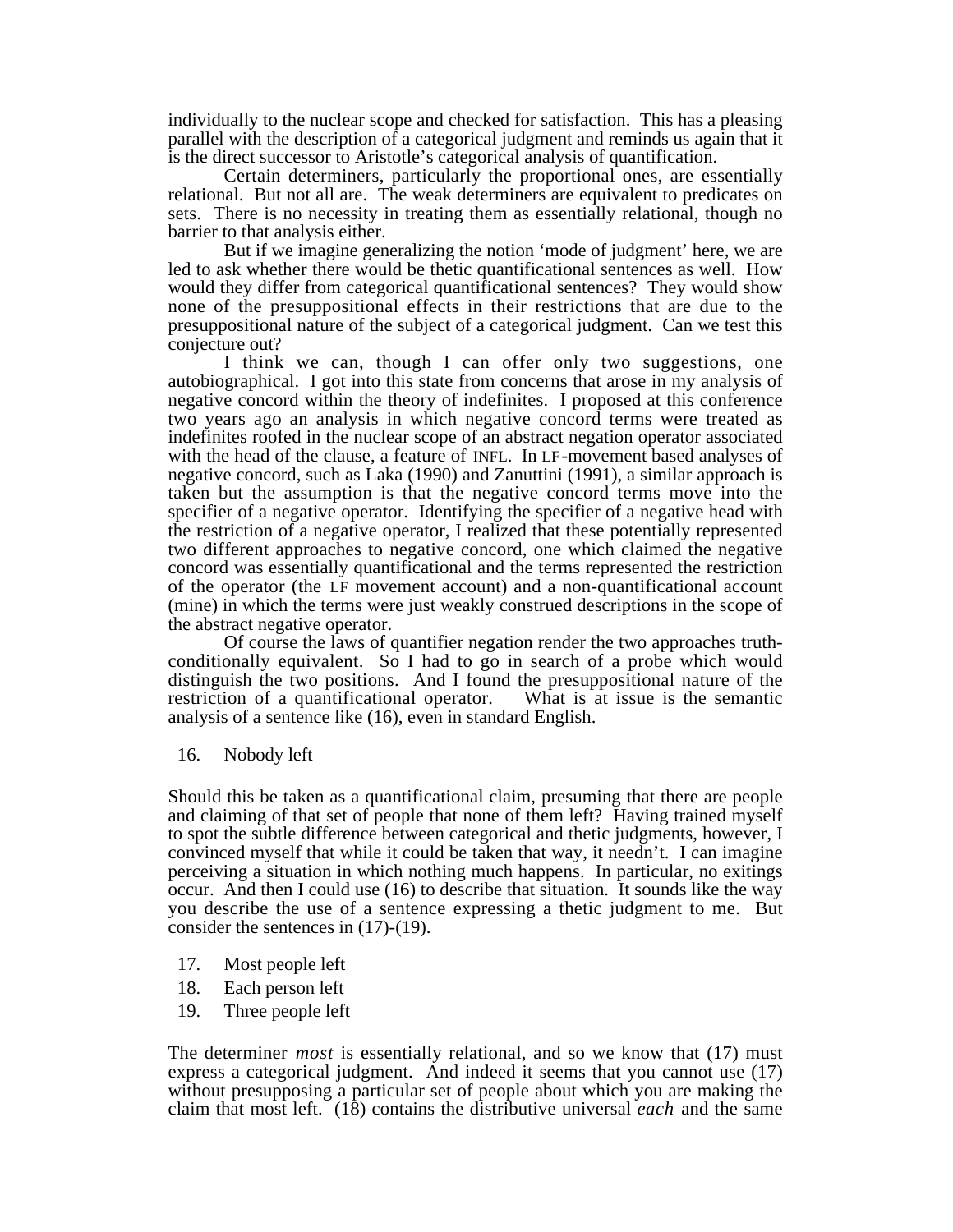intuition holds. Now (19) contains a weak determiner, so it is actually ambiguous between a categorical and a thetic mode of predication (as well as having a description construal). And I think that it is possible to see it as ambiguous as well, between a presuppositional reading which is covertly partitive (the categorical construal) and the nonpresuppositional reading on which no particular set of people is presumed. Of course the description analysis of the weak determiner phrases has already provided an account of this reading as well, so there is no argument here *for* a thetic mode of judgment analysis of it. But I would have to work to prevent it.

Finally let me note that as far as I can tell, the creation of a generalized conversational scalar implicature from these determiners correlates exactly with the presence of a categorical construal. The proportional quantifiers always give rise to it, as they are always covertly partitive. But on the thetic reading of  $(19)$ (with no sentence accent in the subject phrase) there is no implicature that there were people who didn't leave. However on the categorical construal, with a sentence accent in the subject phrase, there is one. This is an effect I can't see deriving from the simple truth-conditional notion of a proposition.

## **Conclusion**

There are more points of extension and connection than I have time to lay out here. So I will conclude just by reviewing the original goal of the paper: to investigate the extent to which the Milsarkian effects were derivable from the Kurodian assumption that the thetic / categorical distinction should be imported directly into the semantics, rather than considered only an aspect of discourse information packaging, where a whole literature on the distinction exists that has not been reviewed here. (But cf. Sasse 1987. The principal argument for seeing this distinction as part of the semantic foundation is that (perhaps universally) certain attempts to create a proposition simply fail, and they fail in embedded contexts as well as root contexts.)

I judge the attempt to have been successful to the extent that it has allowed us to answer the questions posed above.

- 20.a Keep the distinction between ILPs and SLPs as one between properties and descriptions, making use of Kratzer's proposal if possible.
	- .b Weak and strong construals of DPs are not the distinction that Milsark originally made nor that of Barwise and Cooper, but correspond to a description, referential expression, and quantificational mode of judgment contrast which is epiphenomenal on the underlying distinction between judgment types.
	- .c Milsark's generalization is derived as above.
	- .d It is possible for a language to have lexical items which are able to be interpreted as descriptions or referring expressions, but not modes of predication.
	- .e They both are.